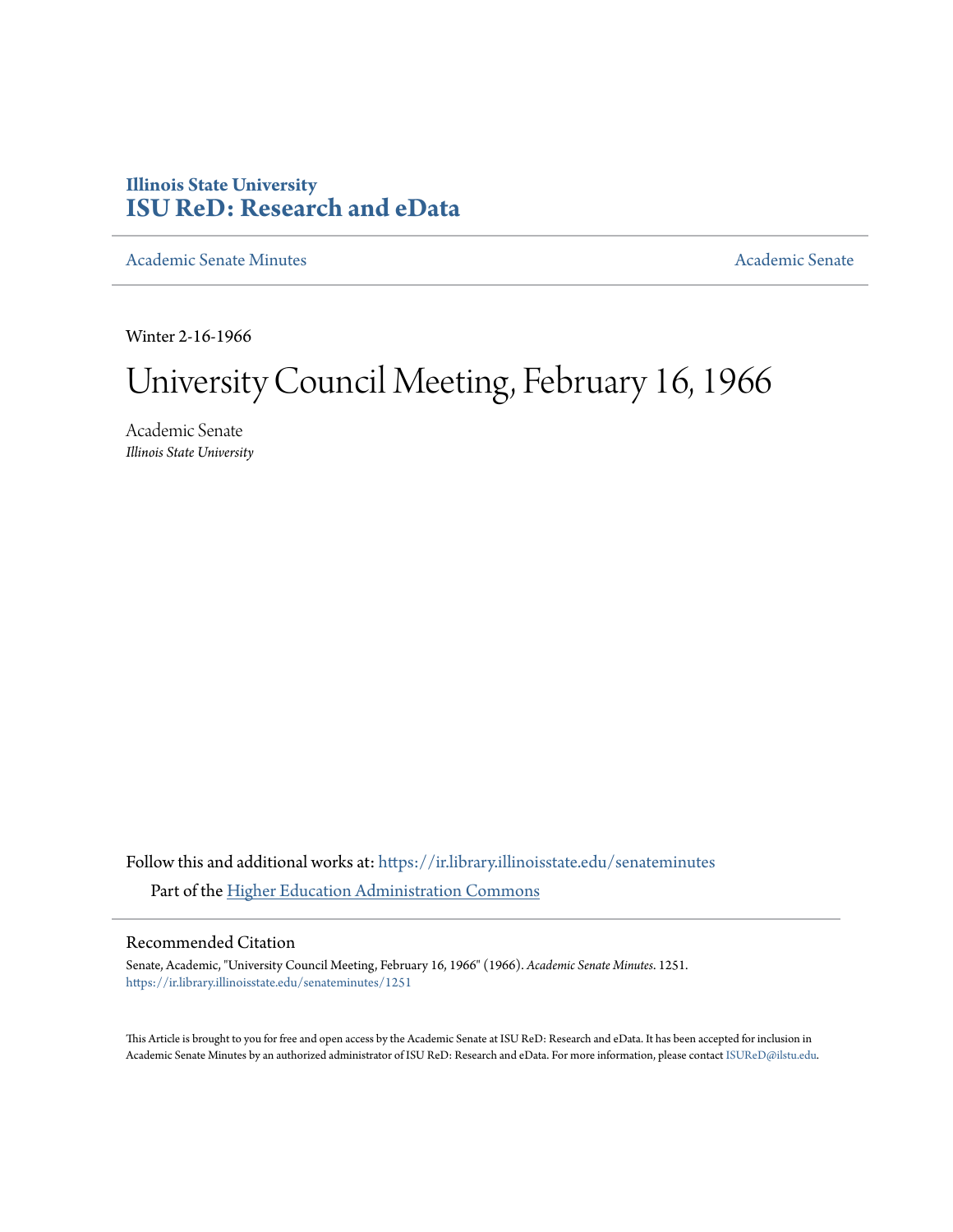# MINUTES OF THE UNIVERSITY COUNCIL (Not approved by the Council)

DATE: February 16, 1966

Ferman Bishop Claude Dillinger Arley Gillett Warren Harden Eric Johnson Kenneth Ledbetter Lewis Legg Stanley Shuman

Ralph Smith Eunice Speer David Sweet John Trotter Charles White

Members Present **Members** Absent **Visitors** Members Absent Robert Bone Don Prince

Thomas Edwards Frederick Fuess Richard Litherland Stanley Marzolf George McCoy Helen Nance Ernest Olson Harold Phelps

#### APPROVAL OF MINUTES:

After the meeting was called to order, Mr. Sweet requested that the minutes of January 19, 1966 be amended to record his vote on the motion to create a Department of Secondary Education as "abstained." Mr. Ledbetter requested that the motion creating a philosophy department be amended to include the phrase "to be created by the fall of 1967."

Mr. Gillett moved that the minutes be approved as amended. Mr. Legg seconded the motion, which passed without dissent.

PLACEMENT OF DEPARTMENT OF PSYCHOLOGY:

After considerable discussion, Mr. Sweet moved that the motion of the meeting of January 19, 1966 concerning the placement of the Department of Psychology be removed from the table. Mr. White seconded the motion, which passed unanimously.

Mr. Ledbetter moved that the Department of Psychology be placed in the College of Liberal Arts and Sciences. The motion was seconded by Mr. Smith and was carried by the following roll call vote:

> No Lewis Legg

Yes Ferman Bishop Claude Dillinger Arley Gillett Warren Harden Eric Johnson Kenneth Ledbetter Stanley Shuman Ralph Smith Eunice Speer David Sweet John Trotter Charles White

POLICY ON VISITING SPEAKERS:

After some discussion, Mr. Sweet moved the adoption of the following policy<br>on visiting speakers and lecturers. Mr. Smith seconded the motion, which<br>passed unanimously. on visiting speakers and lecturers. Mr. Smith seconded the motion, which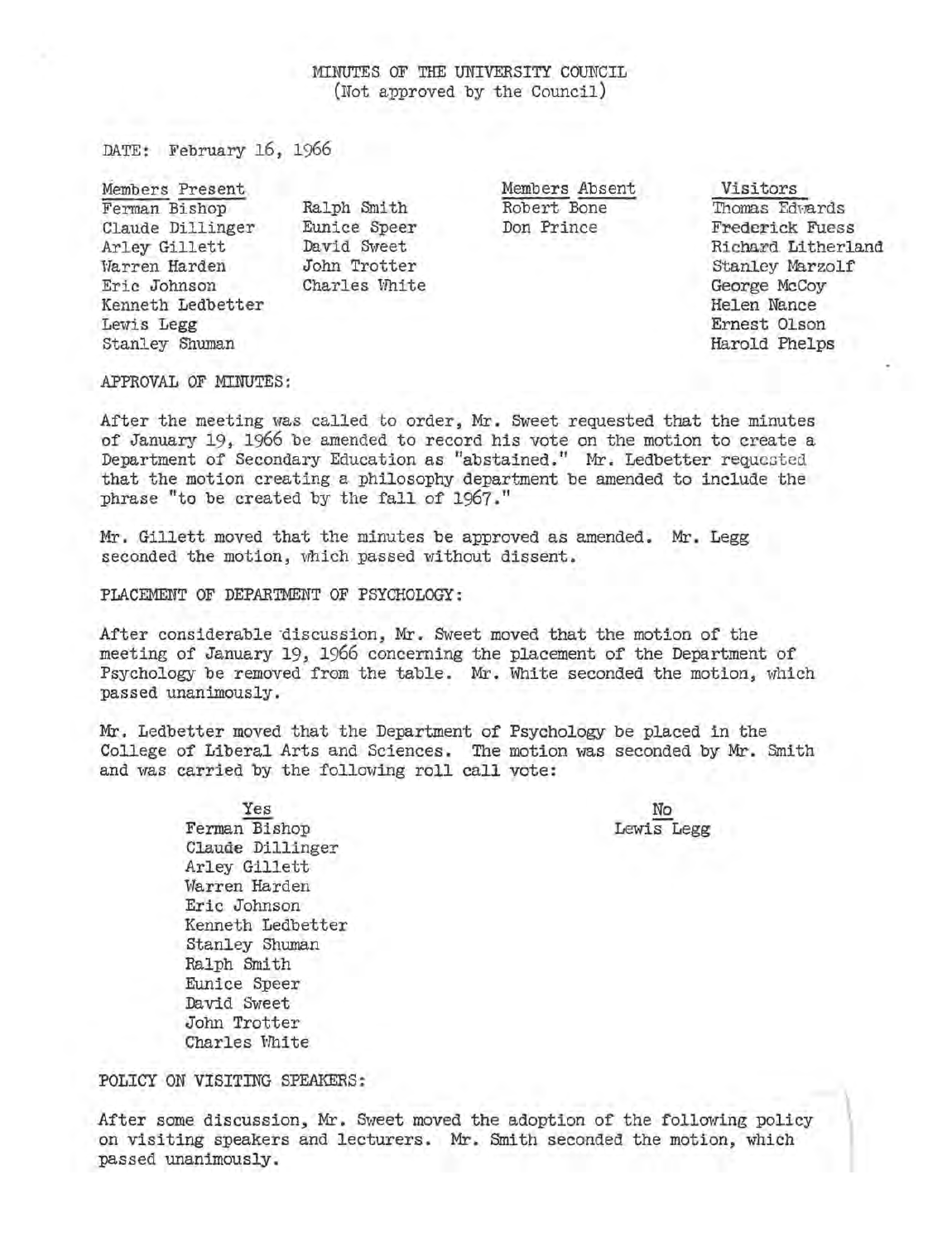### Proposed Policy on Visiting Speakers and Lecturers

- I. University Policy Regarding Visiting Speakers and Lecturers
	- A. Illinois State University is a community of faculty and students 'dedicated to the discovery of truth. Freedom of inquiry both in the classroom and in all other aspects of University life is essential to the search for truth, and therefore, is a major tenet of the University's educational philosophy. Visiting speakers and lecturers provide significant opportunities for members of the University community to explore divergent views and opinions, and the appearance of visiting speakers and lecturers is encouraged by the University.
	- B. Since the University does encourage the expression of diverse views and opinions, it is equally clear that the presentation of a particular view or opinion by a visiting speaker on the campus does not imply University endorsement of that view.
- II. Scheduling of Visiting Speakers
	- A. Within the educational philosophy of the visiting speakers' policy, academic departments and other University groups, student organizations and non-University groups will be held responsible for those visiting speakers and lecturers whom they choose to invite to the University.
	- B. In order to properly schedule the event to insure the necessary publicity and to assure proper procedure, groups wishing to invite visiting speakers or lecturers to the University will submit a quadruplicate "Visiting Speaker Form" to the appropriate administrative office ten days in advance of the speaker's appearance.

- c. Academic departments and other University groups will submit the form to the Dean of the Faculty (or his designated representative). Student organizations will submit the form to the Dean of Students (or his designated representative). Non-University groups will submit the form to the VicePresident for Administrative Affairs (or his designated representative).
- D. To aid in attracting the widest possible audience for visiting speakers and lecturers the University administrator will forward one copy of the form to the University Publicity Office and one copy to the University Calendar Office. The fourth copy will be returned to the group originating the request.

#### REPORT OF ELECTIONS COMMITTEE:

Mr. Gillett reported that there were 331 ballots cast at the election held to nominate candidates for the Council, 60 more than in the last such election. Petitions for other nominations will be entertained until noon, February 21,1966.

<sup>(</sup>NOTE: In emergency situations forms should be accepted on shorter notice.)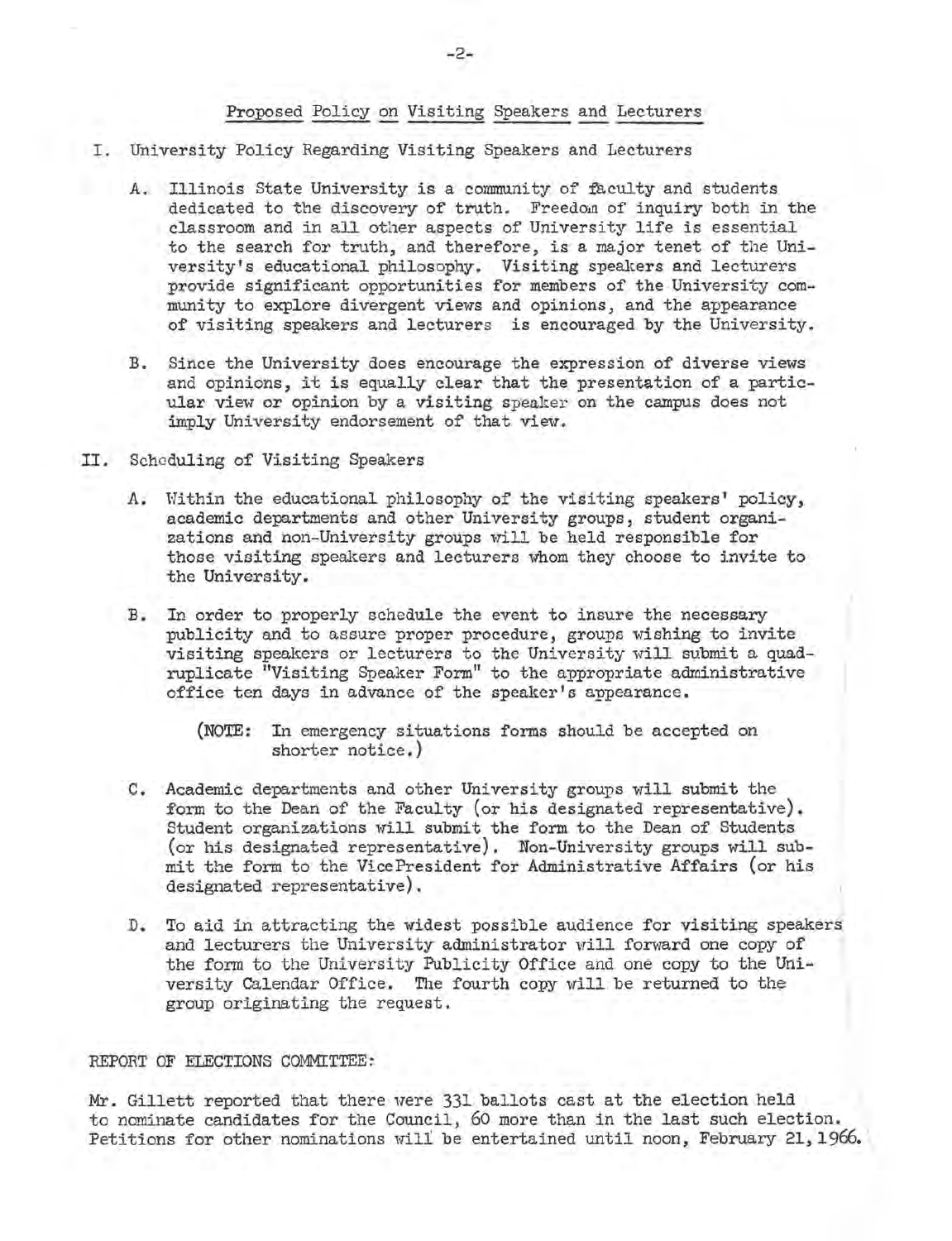They must be signed by at least  $74$  faculty members. After the report, the chair noted that Mr. Gillett is concluding six years on the Council and offered the commendation of the Council for his good service.

#### UNIVERSITY COUNCIL STUDENT AWARDS:

Mr. Shuman moved that the three-man committee for judging the contributions of students for the University Council Awards be composed of persons not on the Council. Mr. Sweet seconded the motion, which passed by voice vote. An election for the members of the committee was held, and the following were named: John Ferrell, Helen Nance and Conrad Suits.

#### JOINT FACULTY POLICY COMMITTEE:

Mr. Sweet moved that Miss Ebel not be replaced on the Joint Faculty Policy Committee, even though she is on leave. Mr. Ledbetter seconded the motion, which passed unanimously.

Mr. Ledbetter moved that the Council go into Executive Session after the regular meeting. Mr. Sweet seconded the motion, which passed unanimously.

#### UNIVERSITY CALENDAR:

Mr. Dillinger requested that the approval of the University Calendar at the January 19, 1966 meeting be noted and that a copy of the calendar be circulated with the minutes.

#### VIDETTE:

The Council received a letter from Mr. Beauchamp, sponsor of The Vidette, requesting the right to cover Council activities. The Council felt that direct coverage would not be desirable and requested the chair to communicate this fact to Mr. Beauchamp.

#### ADJOURNMENT:

Mr. Dillinger moved that the Council adjourn. Mr. Shuman seconded the motion, which passed unanimously.

> Respectfully submitted, Warren Harden, Chairman Ferman Bishop, Secretary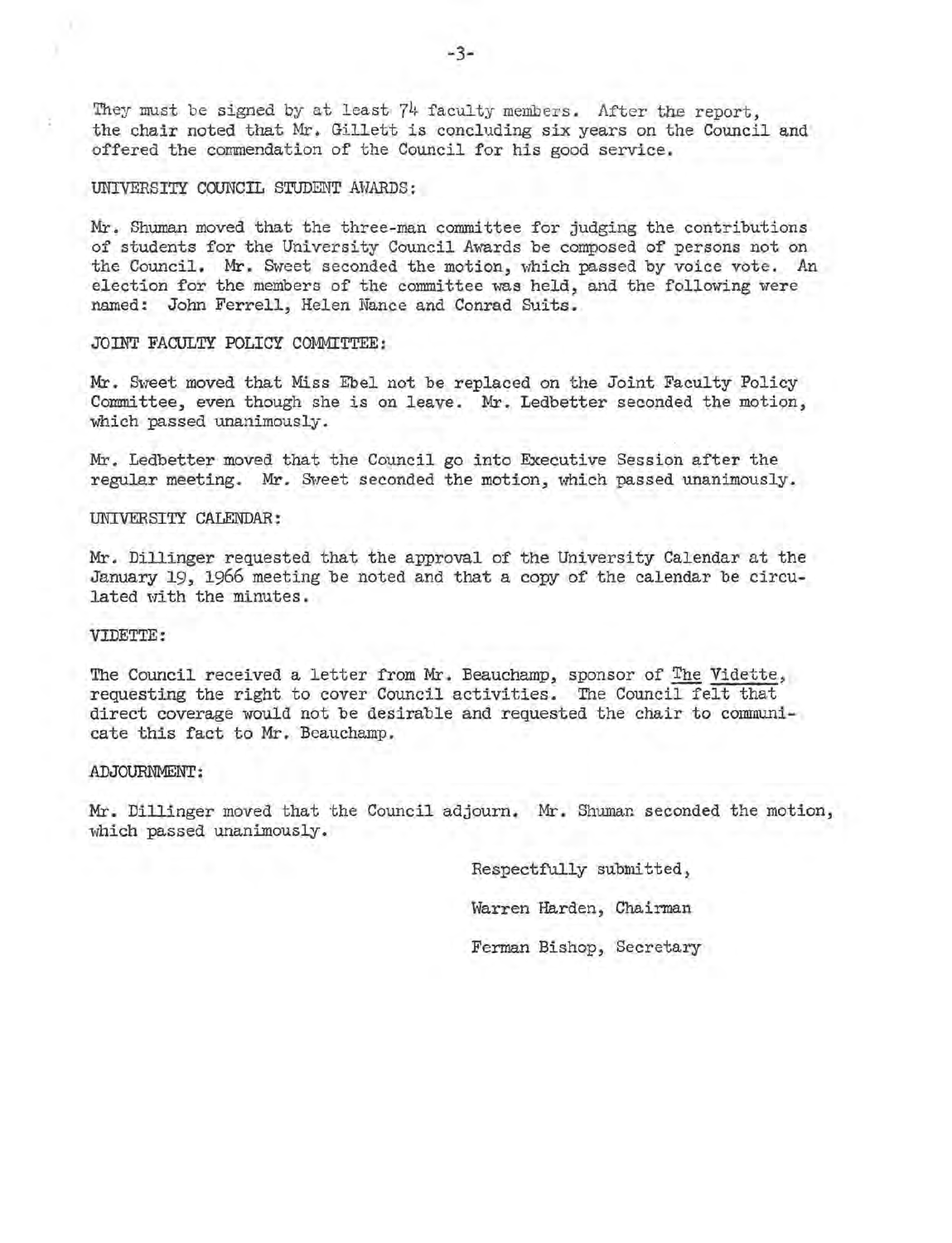# INDEX

E.

# UNIVERSITY COUNCIL MINUTES (March 17, 1965 through February 16, 1966)

| Item                                                          |              | Date                                        |
|---------------------------------------------------------------|--------------|---------------------------------------------|
| Administrative Reorganization January 19                      |              |                                             |
|                                                               |              |                                             |
| Carter Harris Physical Plant December 16                      |              |                                             |
|                                                               |              |                                             |
| Commendation for Mr. Royal A. Stipes, Jr. April 21            |              |                                             |
|                                                               |              |                                             |
| Committee on Program Expansion                                | . March 17   | October 20                                  |
|                                                               |              | November 5 & 17<br>December 16              |
| Committee for Selection of a Librarian June 23                |              | July 21                                     |
| Committee for Selection of Head of H & PE - Women December 16 |              |                                             |
| Committee for Selection of Head of H & PE - Men January 19    |              |                                             |
| Communications                                                |              | April 21<br>November 17                     |
| Communications within the University April 21                 |              |                                             |
| Doctor's Degree in Psychology July 21                         |              |                                             |
|                                                               |              | February 16                                 |
| Election Procedures Committee                                 | 1.14.14.16.1 | $\ldots$ October 20                         |
| Election of Officers                                          |              | March 17<br>$\ddot{\bullet}$                |
| Elections<br>Anderes Internati                                |              | April 21<br>May 19<br>January 19<br>June 23 |
| Enrollment<br>de la caractería de la caractería               |              | September 13                                |
| Faculty Advisory Committee to Board                           |              | . January 19                                |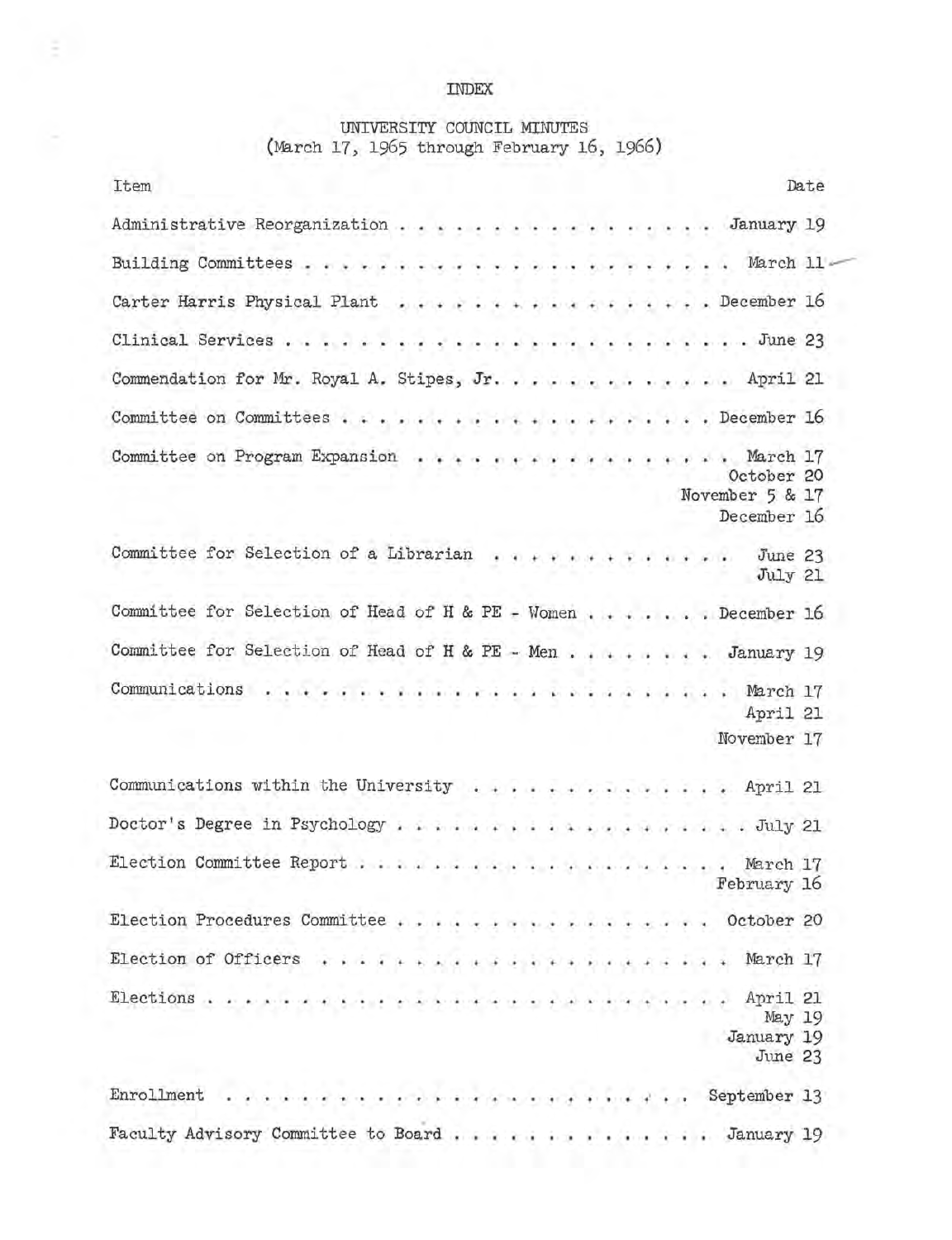| Item                                              |  |  |  |  |  |  |  |                                                              | Date |
|---------------------------------------------------|--|--|--|--|--|--|--|--------------------------------------------------------------|------|
|                                                   |  |  |  |  |  |  |  |                                                              |      |
| Faculty Personnel Policy November 17              |  |  |  |  |  |  |  | December 16                                                  |      |
| Faculty Salary Committee November 5 & 174         |  |  |  |  |  |  |  |                                                              |      |
|                                                   |  |  |  |  |  |  |  |                                                              |      |
|                                                   |  |  |  |  |  |  |  | June 23<br>July 21                                           |      |
| Health-Physical Education Curriculum November 17  |  |  |  |  |  |  |  |                                                              |      |
|                                                   |  |  |  |  |  |  |  |                                                              |      |
| Hott House Conference May 19 & 27                 |  |  |  |  |  |  |  | June 23<br>July 21<br>August 10<br>October 20<br>November 17 |      |
| Joint Faculty Policy Committee March $17$         |  |  |  |  |  |  |  | October 20<br>February 16                                    |      |
| Larsen FundDecember 16                            |  |  |  |  |  |  |  |                                                              |      |
|                                                   |  |  |  |  |  |  |  |                                                              |      |
| Master's Degree in Dance Education July 21        |  |  |  |  |  |  |  |                                                              |      |
|                                                   |  |  |  |  |  |  |  |                                                              |      |
|                                                   |  |  |  |  |  |  |  |                                                              |      |
|                                                   |  |  |  |  |  |  |  | May 19                                                       |      |
|                                                   |  |  |  |  |  |  |  |                                                              |      |
| Placement of Department of Psychology February 16 |  |  |  |  |  |  |  |                                                              |      |
| Psychology Curriculum                             |  |  |  |  |  |  |  | . July 21                                                    |      |
|                                                   |  |  |  |  |  |  |  | $\ldots$ May 19<br>June 23<br>November 17<br>January 19      |      |